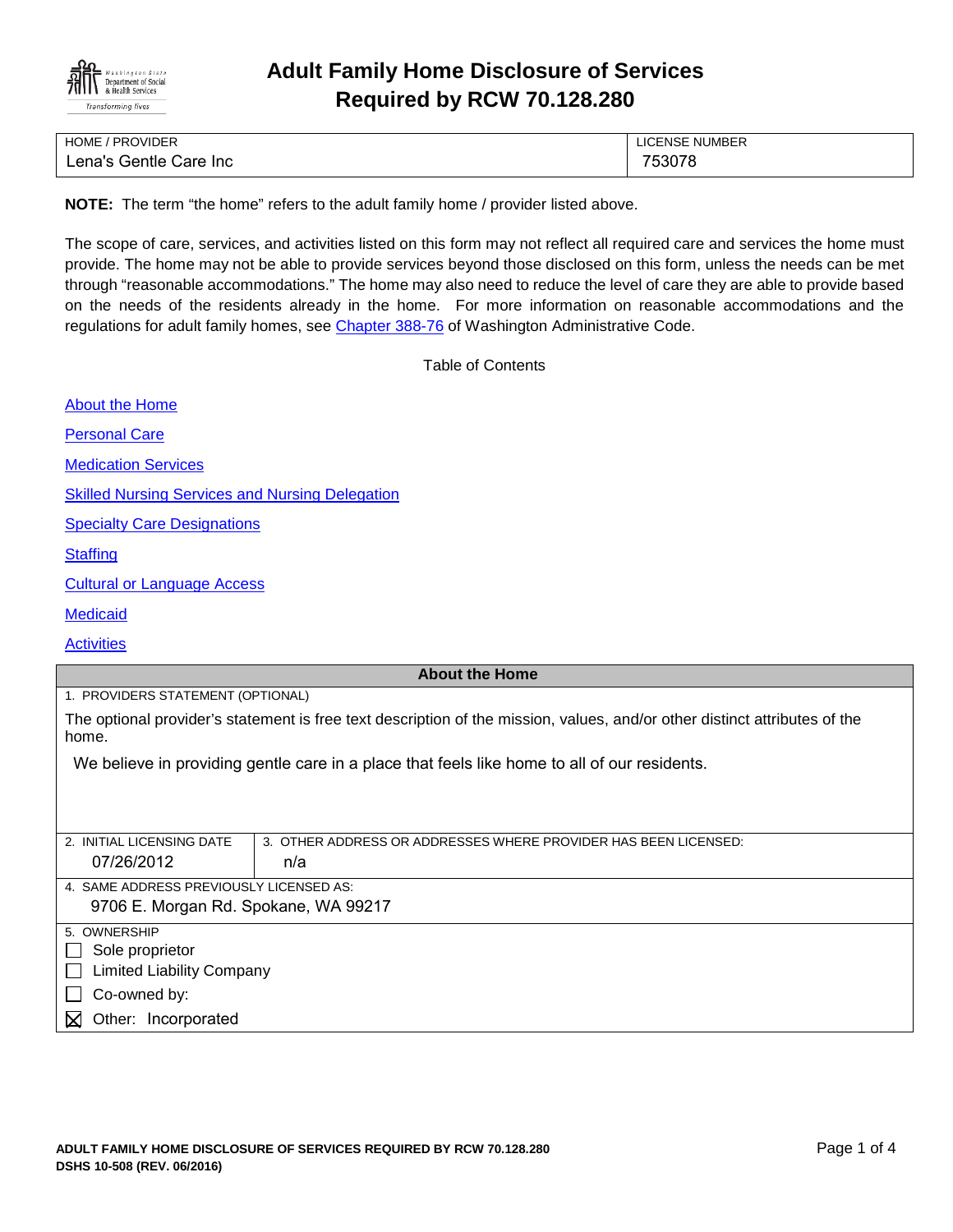### <span id="page-1-1"></span><span id="page-1-0"></span>**Personal Care**

| "Personal care services" means both physical assistance and/or prompting and supervising the performance of direct<br>personal care tasks as determined by the resident's needs, and does not include assistance with tasks performed by a<br>licensed health professional. (WAC 388-76-10000) |  |
|------------------------------------------------------------------------------------------------------------------------------------------------------------------------------------------------------------------------------------------------------------------------------------------------|--|
| 1. EATING                                                                                                                                                                                                                                                                                      |  |
| If needed, the home may provide assistance with eating as follows:                                                                                                                                                                                                                             |  |
| Preparing, serving, and feeding consistencies of food.                                                                                                                                                                                                                                         |  |
| 2. TOILETING                                                                                                                                                                                                                                                                                   |  |
| If needed, the home may provide assistance with toileting as follows:                                                                                                                                                                                                                          |  |
| Help with toileting, incontinence, catheter care, and bed pan.                                                                                                                                                                                                                                 |  |
| 3. WALKING                                                                                                                                                                                                                                                                                     |  |
| If needed, the home may provide assistance with walking as follows:<br>Support, gait belt, walker, and wheelchair.                                                                                                                                                                             |  |
| 4. TRANSFERRING                                                                                                                                                                                                                                                                                |  |
| If needed, the home may provide assistance with transferring as follows:                                                                                                                                                                                                                       |  |
| Sliding Board, hand bars, support stability, hoyer and sit and stand lifts.                                                                                                                                                                                                                    |  |
| 5. POSITIONING                                                                                                                                                                                                                                                                                 |  |
| If needed, the home may provide assistance with positioning as follows:                                                                                                                                                                                                                        |  |
| Turning, pillow support, and angling positions.                                                                                                                                                                                                                                                |  |
| 6. PERSONAL HYGIENE                                                                                                                                                                                                                                                                            |  |
| If needed, the home may provide assistance with personal hygiene as follows:                                                                                                                                                                                                                   |  |
| Assistance with shaving, washing face, hands, brushing teeth, hair, and manicure.                                                                                                                                                                                                              |  |
| 7. DRESSING                                                                                                                                                                                                                                                                                    |  |
| If needed, the home may provide assistance with dressing as follows:                                                                                                                                                                                                                           |  |
| Assitance with dressing, total dressing, and help with limitations.                                                                                                                                                                                                                            |  |
| 8. BATHING                                                                                                                                                                                                                                                                                     |  |
| If needed, the home may provide assistance with bathing as follows:                                                                                                                                                                                                                            |  |
| Bed bath, sponge bath, and help partially or totally in shower.                                                                                                                                                                                                                                |  |
| 9. ADDITIONAL COMMENTS REGARDING PERSONAL CARE                                                                                                                                                                                                                                                 |  |
| We want to meet all needs of ADL of our residents to their expectations.                                                                                                                                                                                                                       |  |
| <b>Medication Services</b>                                                                                                                                                                                                                                                                     |  |
| If the home admits residents who need medication assistance or medication administration services by a legally                                                                                                                                                                                 |  |
| authorized person, the home must have systems in place to ensure the services provided meet the medication needs of                                                                                                                                                                            |  |
| each resident and meet all laws and rules relating to medications. (WAC 388-76-10430)                                                                                                                                                                                                          |  |
| The type and amount of medication assistance provided by the home is:                                                                                                                                                                                                                          |  |
| Management, administration, documentation, crushing medication, partial help or total help with medication.                                                                                                                                                                                    |  |
| ADDITIONAL COMMENTS REGARDING MEDICATION SERVICES                                                                                                                                                                                                                                              |  |
| Specialty in mental health and dementia care, medication, diabetes, oxygen therapy, stroke/CVA, colostory/osomy/foley care.                                                                                                                                                                    |  |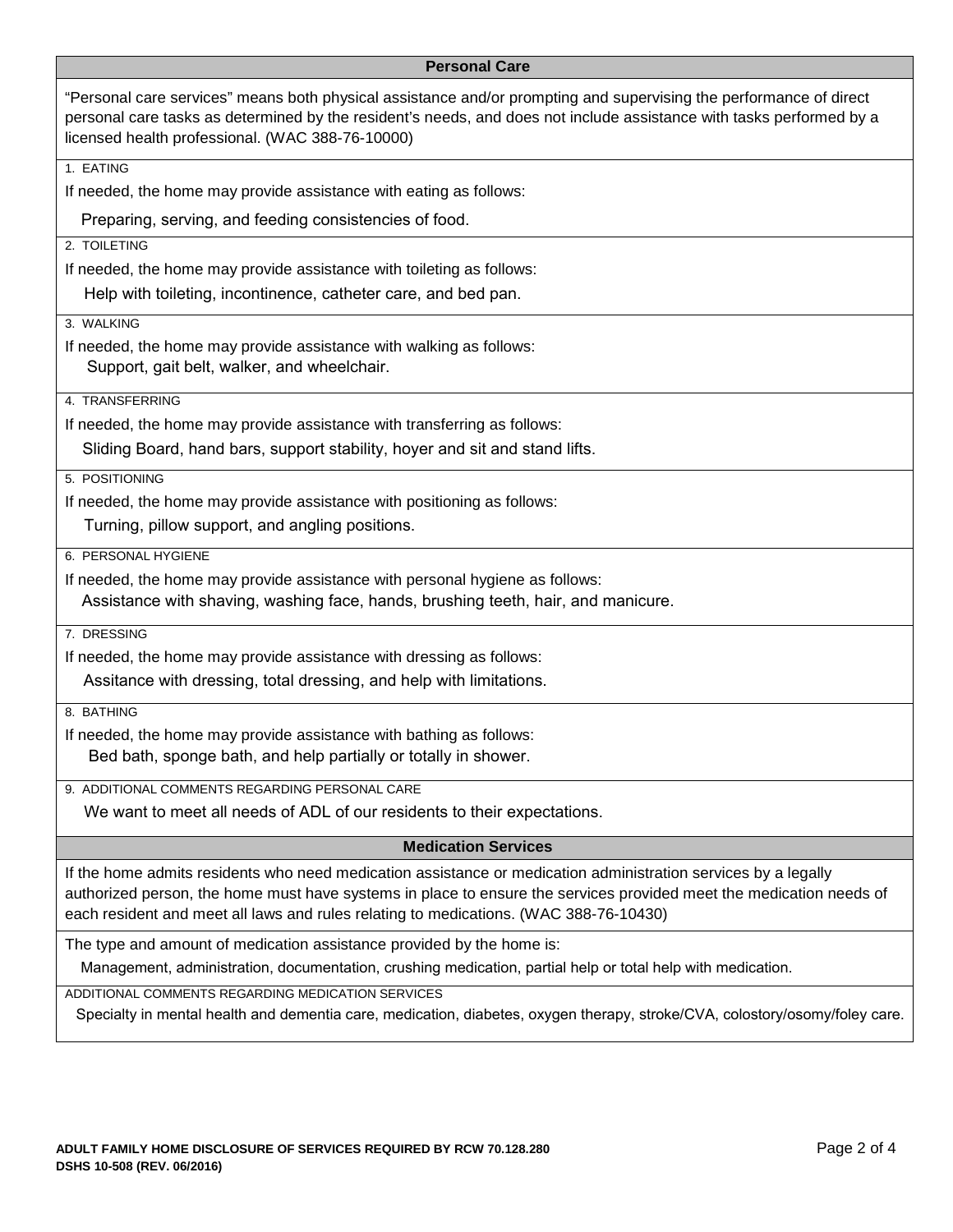<span id="page-2-3"></span><span id="page-2-2"></span><span id="page-2-1"></span><span id="page-2-0"></span>

| <b>Skilled Nursing Services and Nurse Delegation</b>                                                                                                                                                                                                                                                                                                                                                                                                                                                                                        |  |
|---------------------------------------------------------------------------------------------------------------------------------------------------------------------------------------------------------------------------------------------------------------------------------------------------------------------------------------------------------------------------------------------------------------------------------------------------------------------------------------------------------------------------------------------|--|
| If the home identifies that a resident has a need for nursing care and the home is not able to provide the care per chapter<br>18.79 RCW, the home must contract with a nurse currently licensed in the state of Washington to provide the nursing care<br>and service, or hire or contract with a nurse to provide nurse delegation. (WAC 388-76-10405)                                                                                                                                                                                    |  |
| The home provides the following skilled nursing services:<br>Administration of oral and topical medication, diabetes, oxygen, nebulizer, and inhaler.                                                                                                                                                                                                                                                                                                                                                                                       |  |
| The home has the ability to provide the following skilled nursing services by delegation:<br>We will contact the appropriately licenced provider for any needs of our residents that we are not able to satisfy.                                                                                                                                                                                                                                                                                                                            |  |
| ADDITIONAL COMMENTS REGARDING SKILLED NURSING SERVICE AND NURSING DELEGATION                                                                                                                                                                                                                                                                                                                                                                                                                                                                |  |
| <b>Specialty Care Designations</b>                                                                                                                                                                                                                                                                                                                                                                                                                                                                                                          |  |
| We have completed DSHS approved training for the following specialty care designations:                                                                                                                                                                                                                                                                                                                                                                                                                                                     |  |
| $\boxtimes$ Developmental disabilities<br>Mental illness<br>$\boxtimes$<br>$\boxtimes$ Dementia                                                                                                                                                                                                                                                                                                                                                                                                                                             |  |
| ADDITIONAL COMMENTS REGARDING SPECIALTY CARE DESIGNATIONS<br>The facility has a contract for Expanded Community Services with DSHS for two beds.                                                                                                                                                                                                                                                                                                                                                                                            |  |
| <b>Staffing</b>                                                                                                                                                                                                                                                                                                                                                                                                                                                                                                                             |  |
| The home's provider or entity representative must live in the home, or employ or have a contract with a resident manager<br>who lives in the home and is responsible for the care and services of each resident at all times. The provider, entity<br>representative, or resident manager is exempt from the requirement to live in the home if the home has 24-hour staffing<br>coverage and a staff person who can make needed decisions is always present in the home. (WAC 388-76-10040)<br>$\boxtimes$ The provider lives in the home. |  |
| A resident manager lives in the home and is responsible for the care and services of each resident at all times.                                                                                                                                                                                                                                                                                                                                                                                                                            |  |
| The provider, entity representative, or resident manager does not live in the home but the home has 24-hour staffing<br>coverage, and a staff person who can make needed decisions is always present in the home.                                                                                                                                                                                                                                                                                                                           |  |
| The normal staffing levels for the home are:                                                                                                                                                                                                                                                                                                                                                                                                                                                                                                |  |
| $\boxtimes$ Registered nurse, days and times: $\Box$ On call                                                                                                                                                                                                                                                                                                                                                                                                                                                                                |  |
| Licensed practical nurse, days and times:                                                                                                                                                                                                                                                                                                                                                                                                                                                                                                   |  |
| Monday-Sunday 24/7/365<br>Certified nursing assistant or long term care workers, days and times:<br>⊠                                                                                                                                                                                                                                                                                                                                                                                                                                       |  |
| Awake staff at night<br>⊠                                                                                                                                                                                                                                                                                                                                                                                                                                                                                                                   |  |
| House call nurse practitioner<br>Other:<br>⋈                                                                                                                                                                                                                                                                                                                                                                                                                                                                                                |  |
| ADDITIONAL COMMENTS REGARDING STAFFING                                                                                                                                                                                                                                                                                                                                                                                                                                                                                                      |  |
|                                                                                                                                                                                                                                                                                                                                                                                                                                                                                                                                             |  |
| <b>Cultural or Language Access</b>                                                                                                                                                                                                                                                                                                                                                                                                                                                                                                          |  |
| The home must serve meals that accommodate cultural and ethnic backgrounds (388-76-10415) and provide                                                                                                                                                                                                                                                                                                                                                                                                                                       |  |
| informational materials in a language understood by residents and prospective residents (Chapter 388-76 various<br>sections)                                                                                                                                                                                                                                                                                                                                                                                                                |  |
| The home is particularly focused on residents with the following background and/or languages:                                                                                                                                                                                                                                                                                                                                                                                                                                               |  |
| ADDITIONAL COMMENTS REGARDING CULTURAL OR LANGUAGE ACCESS                                                                                                                                                                                                                                                                                                                                                                                                                                                                                   |  |
| Our facility will accomodate any ethnic or cultural needs of our residents to the best of our ability.                                                                                                                                                                                                                                                                                                                                                                                                                                      |  |